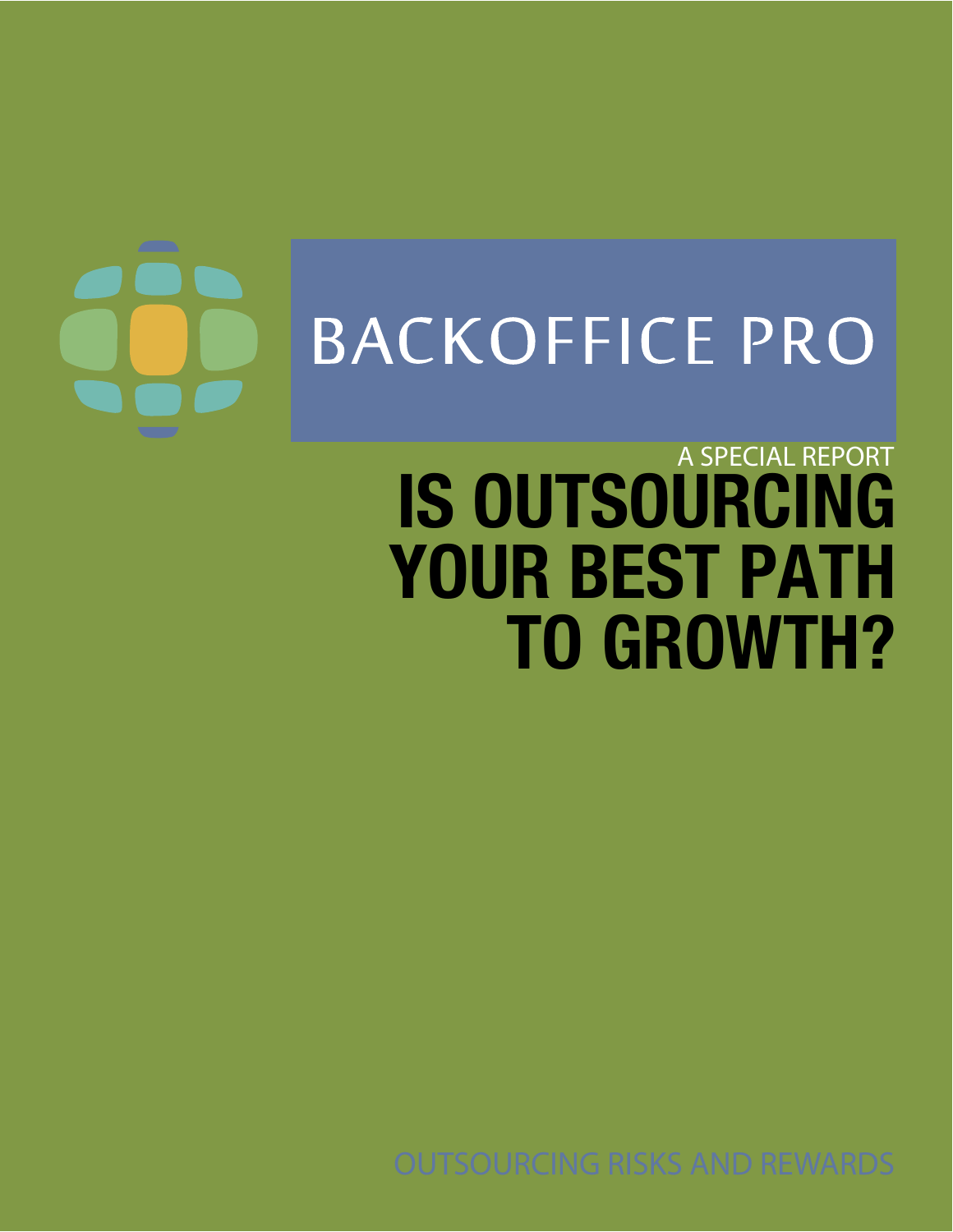## **THE RISKS OF OUTSOURCING**

It is difficult to find the right outsourcing supplier who can meet 100% expectations. This is because many outsourcing companies either over promise or under-deliver. Many deals break-up after six months due to quality issues, and the clients search for new partners… and the cycle continues.

*Internal Auditor Magazine* reported in their May, 2013 issue that "Important factors driving outsourcing decisions stem from the desire to reduce cost, increase customer satisfaction, and improve the [company's] ability to continuously deliver new and enhanced services to their customers."

But…"Despite its benefits, outsourcing does create risks that should be managed adequately to ensure that these benefits are realized fully. A common risk companies face is the early termination of contracts; nearly half of respondent organizations in the Deloitte survey have ended a contract early, with concerns about service quality being the top reason. In the case of IT products/services, it will be difficult for organizations to develop in-house expertise to replace the outsourced service/product. That may explain why 66 percent of respondents to Deloitte's survey moved to another vendor after terminating a contract, rather than bringing the function in-house." [\(Source\)](http://www.theiia.org/intAuditor/itaudit/2013-articles/risk-assessment-of-outsourced-service-providers/)

## **MORE EVIDENCE OF THE RISKS**

According to an APICS (the American Production and Inventory Control Society) study, nearly 57 percent of manufacturing and technology companies using outsourcing report average or less than average satisfaction, with their outsourcing strategy effectiveness. For companies dealing with consumer products, the level of dissatisfaction was even higher. [\(Source\)](http://www.protiviti.com/en-US/Documents/Surveys/ManagingOutsourcingRisks.pdf)

#### "Painful lessons from IT outsourcing gone bad," *InfoWorld,* August, 2008.

"In the pantheon of outsourcing horror stories, the \$4 billion deal between the U.S. Navy and global services provider EDS stands out as one of the most horrific. It started back in 2003 when the Plano, Texas, vendor beat out the likes of IBM and Accenture for the contract. The deal was to manage

voice, video, networking, training, and desktops for 350,000 Navy and Marine Corps users. But just one year later, EDS was writing off close to \$350 million due to its inability to come even close to fulfilling its obligations.

"The reasons behind the failure are complex, but it suffices to say that one of the major causes behind the debacle was that EDS, perhaps anxious to win the prize, never realized that the Navy and Marine Corps had tens of thousands of legacy and custom applications for which it was expected to either integrate or rip and replace. An EDS spokesperson said at the time that the company's goal was to get the number of legacy apps down to a mere 10,000 to 12,000. [\(Source\)](http://www.infoworld.com/d/adventures-in-it/painful-lessons-it-outsourcing-gone-bad-032)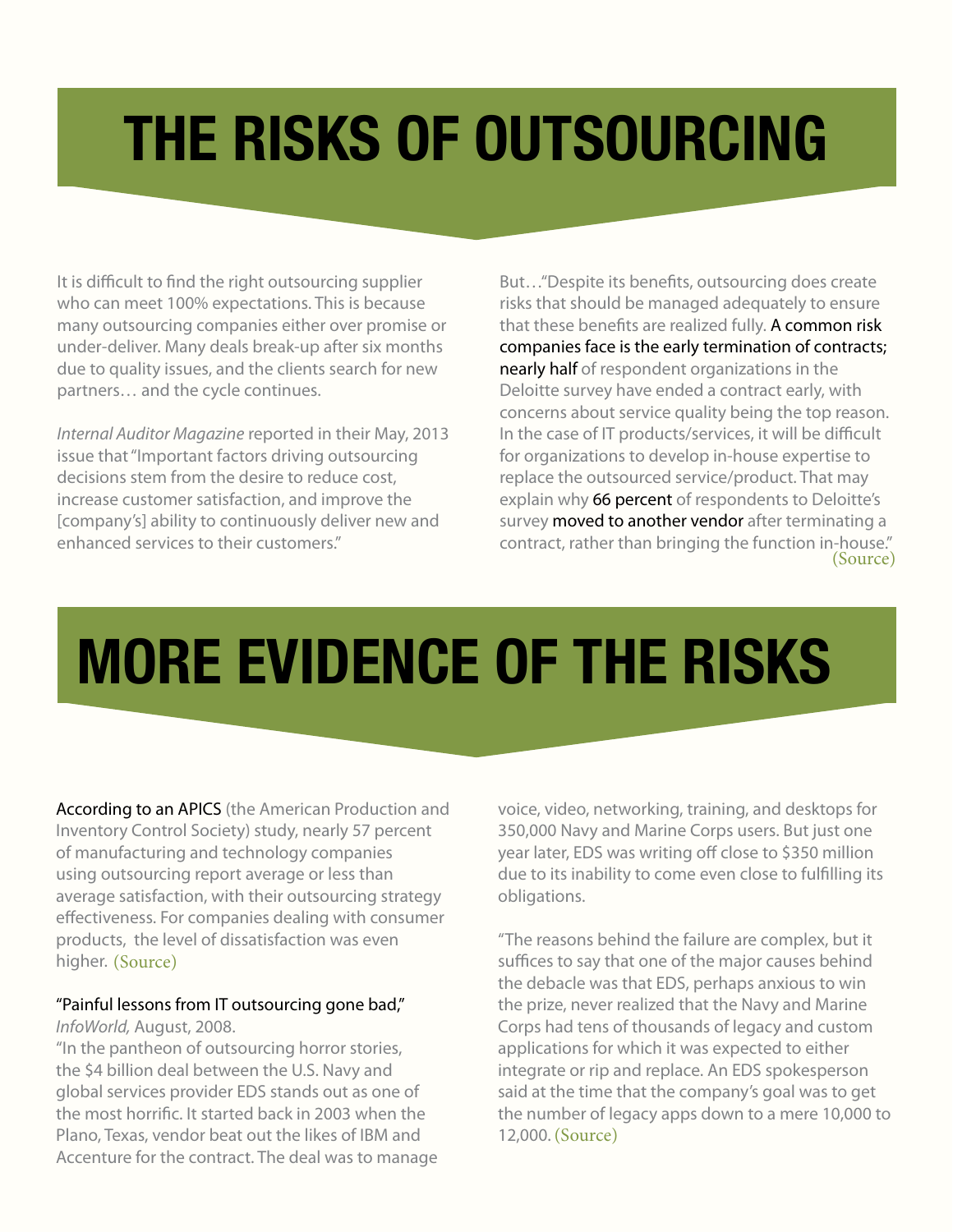#### "The Boeing Debacle: Seven Lessons Every CEO Must

Learn," Steve Denning, Contributor, *Forbes Online Magazine,* January, 2013.

"Brake problems. A fuel leak. A cracked windshield. One electrical fire. Then another. An emergency landing in Japan. A safety investigation imposed by the FAA. Then two premier customers—Japan's two main airlines, ANA and JAL, ground their fleet of Boeing 787s. Then the FAA grounds all 787s used by the only American carrier. Now other regulators around the world follow suit, grounding all 50 of the 787s delivered so far.

"And keep in mind: Boeing's 787 project is already

billions of dollars over budget. The delivery schedule has been pushed back at least seven times. The first planes were delivered over three years late. In fact, out of a total of 848 planes sold, only 6 percent have been delivered."

The Problem? "…flawed offshoring decisions." Boeing outsourced critical aircraft components, and then some of the Outsourcing partners outsourced it. Boeing lost control. Mr. Denning warns, "Offshoring is not some menial matter to be left to accountants in the backroom or with high-priced consultants armed with spreadsheets, promising quick profits. It raises mission-critical issues potentially affecting the survival of entire firms, whole industry and ultimately the economy." [\(Source\)](http://www.forbes.com/sites/stevedenning/2013/01/17/the-boeing-debacle-seven-lessons-every-ceo-must-learn)

# **ADDITIONAL CHALLENGES**

#### "Outsourcing—A Risk Management Perspective,"

*ISACA* Journal, 2005.

 "In outsourcing, a company is relying on someone else to run certain business functions. If not properly managed, Companies may negatively affect their operations and customers. The product or service can be outsourced, but the risk cannot. Some of the potential negative outcomes can include product or service Quality Issues and budget and schedule overruns. Additionally, Offshore Outsourcing can be plagued by Port or Customs issues, Severe Weather, or Labor Disputes." [\(Source\)](http://www.isaca.org/Journal/Past-Issues/2005/Volume-5/Pages/Outsourcing-A-Risk-Management-Perspective1.aspx)

#### "Why IT Outsourcing May Be Riskier Than Ever," by

Deloitte, *CIO Journal*, July, 2012.

"If there's one activity CIOs can't outsource, however, it's risk management. They're accountable for the business and IT risks associated with their third-party relationships, says Walter Hoogmoed, a Deloitte & Touche LLP principal in the Information and Technology Risk Management practice of its Audit & Enterprise Risk Services business." [\(Source\)](http://deloitte.wsj.com/cio/2012/07/09/why-it-outsourcing-may-be-riskier-than-ever)

#### "Anticipating the hidden risks of outsourcing," by

Olivier Fainsilber and Andrew Chadwick-Jones, Mercer Management Journal. "Outsourcing risks can be grouped into four

categories. Strategic risks threaten the business by moving it in a fundamentally harmful direction. Operational risks arise during outsourcing and encompass a range of service-related, staffing, and governance issues. Financial risks include the unexpected costs, regulatory issues, and liabilities acquired through outsourcing. Hazard risks entail potential natural disasters as well as the political and trade elements associated with offshore outsourcing. While certain risks can be insured against, many cannot and require other countermeasures by senior managers." [\(Source\)](http://www.mmc.com/views/MercerMC_OutsourcedHiddenrisks.pdf)

#### "Top 10 Risks of Offshore Outsourcing" by Dean

Davison, Dec. 2003, ZDNet's newsletter. Among the risks associated with Offshore Outsourcing, Mr. Dean lists the following: Cost-Reduction Expectations; Data Security/Protection; Process Discipline; Loss of Business Knowledge; Vendor Failure to Deliver; Scope Creep; Government Oversight/Regulation; Culture; Turnover of Key Personnel; and Knowledge Transfer. [\(Source\)](http://www.zdnet.com/news/top-10-risks-of-offshore-outsourcing/299274)

#### "The Outsourcing Risk Management Survey,"

cosponsored by APICS and Protiviti, was placed on the APICS Web site on June 6, 2004. The purpose of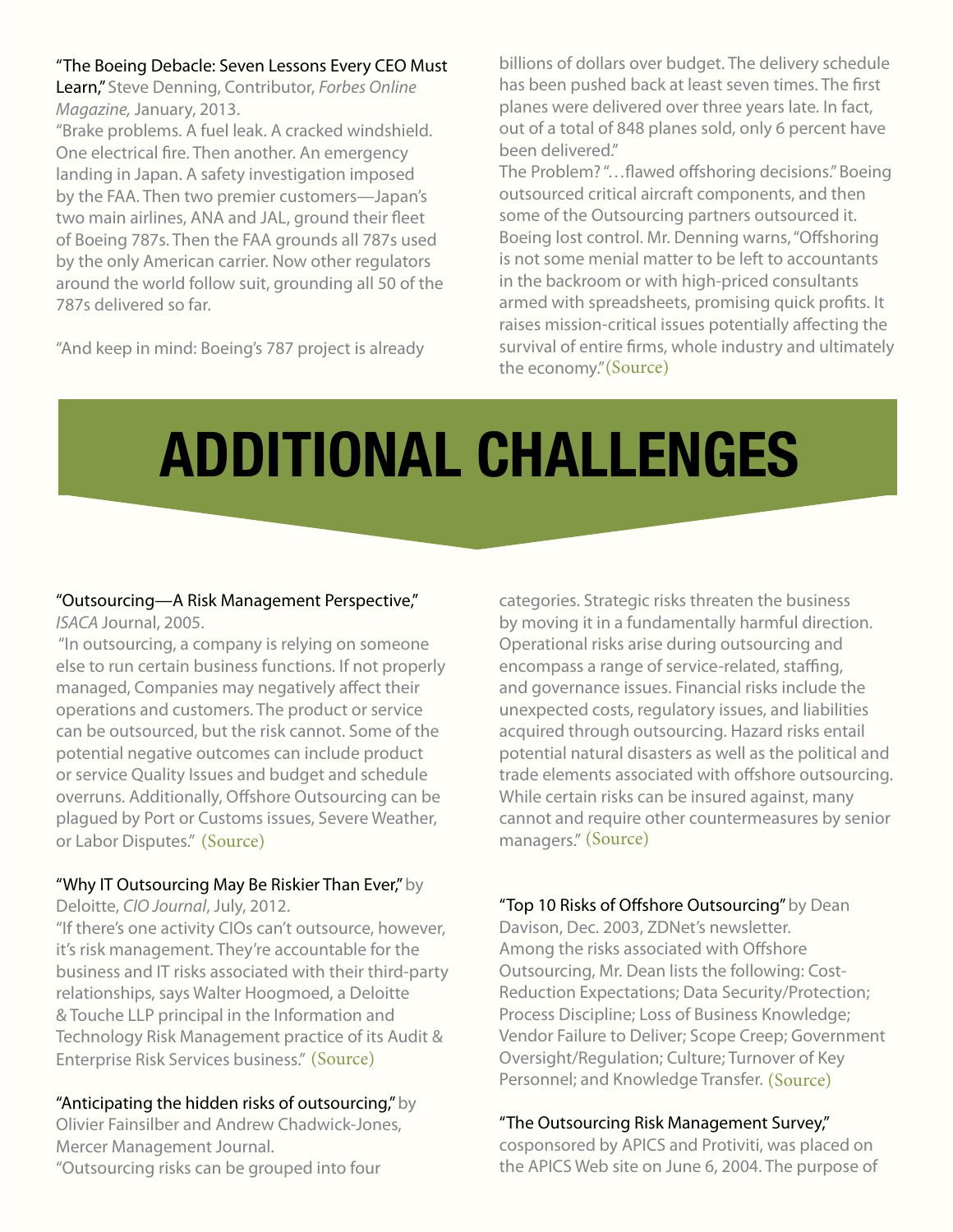the survey was two-fold. First, to examine the risks involved in outsourcing and second, to evaluate the effectiveness of outsourcing risk management practices.

"The lack of a rigorous strategic sourcing methodology and complete market and risk analyses to produce an effective outsourcing strategy,

presents significant risks to an organization. These risks include inconsistent sourcing and selection criteria, lower quality, higher pricing, the loss of purchasing leverage, and so on." [\(Source\)](http://www.protiviti.com/en-S/Documents/Surveys/ManagingOutsourcingRisks.pdf)

## **HOW TO FIND THE RIGHT OUTSOURCING PARTNER**

The most important step after having decided to outsource your business processes is identifying the right outsourcing partner.

This step is pivotal in the outsourcing experience, and decides the direction that your project will take. Your development partner and you will be embarking on a business relationship and your partner's business practices will have a direct impact on your project. The repercussions of making the wrong choice at this nascent stage will be severe. Therefore, the importance of identifying the right outsourcing partner cannot be emphasized enough.

It is imperative to obtain as much background information about your prospective solution provider, before zoning in on any one source. The following pointers could serve as a rough guideline while choosing the right outsourcing partner.

- Check Credentials and Track Record: How long has the outsource company been in business? Have they handled projects similar to your own? Is the company financially viable?
- References: Try to personally contact former and existing customers of the outsourcing company. What is the company's record on adhering to

budget and schedule? Any quality issues?

- Understanding Business Objectives: Your outsourcing partner must clearly understand your business objective and goals. This goes beyond any single product or service you are considering outsourcing.
- Communication: You must be certain your business partner clearly understands your requirements. Have your contact repeat back to you what he understands regarding your product specifications.
- Work Samples: Ask for samples of work performed by any outsourcing partner you are considering. Work samples can often be found on the company's website.
- Technical Competence: Does the outsource supplier have sufficient people with the right technical skills available for your project.
- Risk Mitigation: Does the supplier have suitable reporting procedures in place so that you will have accurate progress reports, and payment history?
- Post Development Support: Can the supplier provide implementation and maintenance support if needed?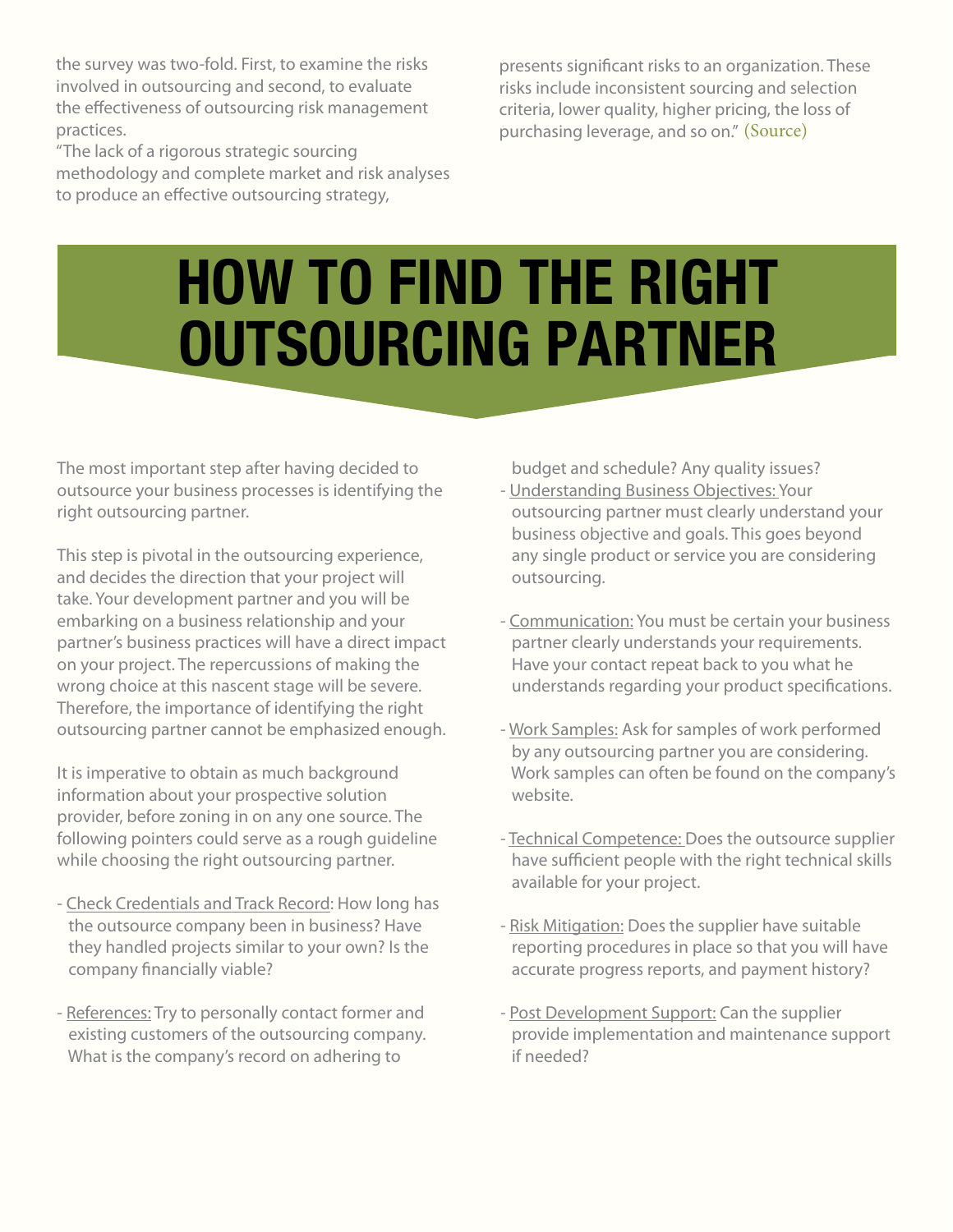## **MORE RECOMMENDATIONS ON CHOOSING AN OUTSOURCING PARTNER ARE IDENTIFIED IN THE ARTICLES BELOW**

"Outsourcing: A Risk Management Perspective," ISACA Journal, 2005.

"One of the easiest management actions to put in practice is a rigorous selection process. The primary steps of a good selection process include:

- Identification of best providers/sources: Determining the right vendors for the service required that fit the company profile
- Comprehensive request for proposal (RFP)/request for quote (RFQ): Developing and implementing an RFP process that clearly articulates the services desired and defines management expectations. The process must require standardized responses in easily comparable categories to allow for a meaningful analysis.
- Provider financial viability: Evaluating the long term viability of the vendor. Financial viability cannot be overlooked as a major consideration when selecting providers and managing outsourced providers. It may be important that the provider has the capital necessary for research and development. Additionally, it is important to understand other aspects of the provider's business, such as who the provider's major customers are; the provider's susceptibility to the loss of a major account, including the account of the company planning to do the outsourcing; and the provider's ability to remain in business if such a loss occurs. In addition, what kind of financing is employed, how likely is it that note covenants will be triggered, and if they are, will the company be

 able to meet its obligations? These are some of the important questions that should be considered when assessing financial viability.

- Technical evaluation: Evaluating the ability of the vendor to provide the services required. It is crucial to understand the vendor's expertise in delivering similar services to other companies with the same complexities of the business model, geographical dispersion, use of technologies, etc.
- Country/third-party risk assessment: Understanding and evaluating where the provider will execute the delivery of the service, as well as whether it will all be done in-house or whether the vendor plans to outsource components to other third parties. This could be a major problem because the rise in global sourcing is making it necessary to give more attention to country specific risks. Management must be aware of these risks and either accept them or develop risk mitigation or contingency plans to handle them." [\(Source\)](http://www.isaca.org/Journal/Past-Issues/2005/Volume-5/Pages/Outsourcing-A-Risk-Management-Perspective1.aspx)

"Tips for Managing Outsourcing Risks," by Ben Sady, CPA Practice Advisor, August 16, 2013 "…perceived and real risk of outsourcing also seems to be increasing daily. News media and published reports frequently highlight cases of data breaches through rogue employees, hackers and lost/stolen devices. Additionally, there is a risk of receiving poor services from a vendor which can result in operational inefficiencies, lower quality of products and decreasing customer satisfaction.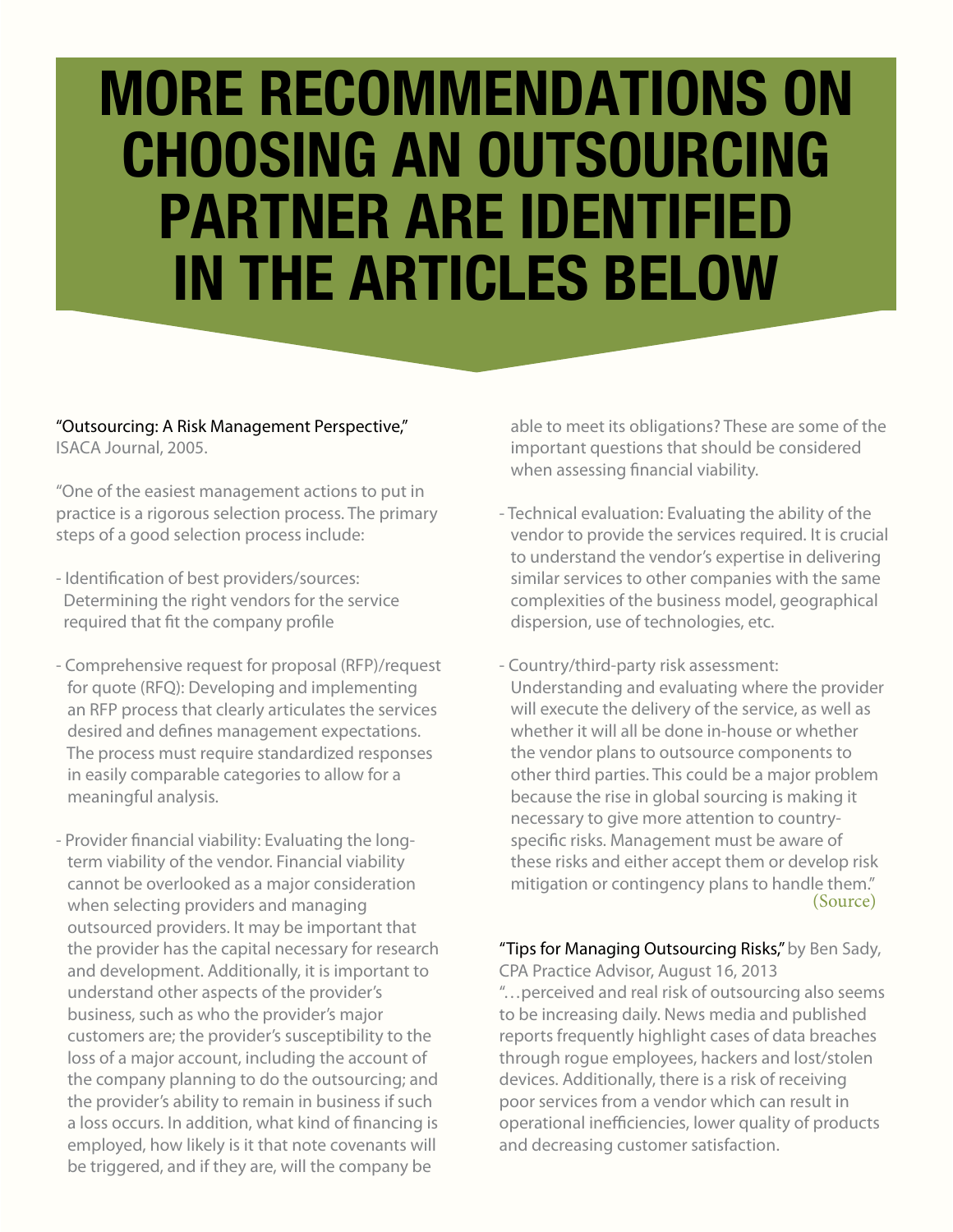"Companies should be managing their outsourced vendor relationships to ensure their processes, data and systems are protected. The employees tasked with vendor management and managing these risks should consider implementing the following processes:

- Requirements Definition: Before the decision is made to use a third party to outsource a process or technology, a company should identify the concerns and pitfalls associated with outsourcing and the risks associated with each perspective vendor. This process should include the appropriate stakeholders (e.g. process owners, IT, legal, internal audit) and can be used as the starting point to create risk-based written requirements. Documented requirements for each outsourced process are important to guide and manage the process from vendor selection through monitoring.
- Vendor Selection and Due Diligence: A well-defined vendor selection process will include evaluating proposals against the requirements definitions, performing vendor due diligence, obtaining the necessary approvals and retention of contracts in a central filing system or contract database. Involving the appropriate stakeholders in the vendor selection process is essential and provides the different perspectives needed to make sound decisions. The scope and effort of the vendor selection procedures should be consistent with the riskiness of the outsourced process. As for due diligence efforts, this should be risk based and done prior to entering into a contract. For low risk vendors, it may involve phone inquiries and reviewing company websites. For high risk vendors, it may involve site visits,

 reviewing financials, reviewing policies and procedures, reviewing internal controls and reviewing third party assessments.

 - Contract Negotiation and Implementation: The vendor management policy should identify who has the authority to execute contracts. Engage legal counsel to review the contract. You do not want to enter a contract that legal counsel disapproves, so use counsel in contract negotiation to filter out the unfavorable terms. The contract should clearly define the rights and responsibilities of both parties and contain adequate and measurable (SLAs) Service Level Agreements. A few service level agreements to consider include: timeliness of report delivery, timeliness of transaction processing, percentage of errors in processing, instances of IT security issues and non compliance, and system uptime.

 Most people think that (SLAs) Service Level Agreements are meant only as a protective measure. They are protective, but the measurements can also be used to help identify chronic issues by all parties involved. Look for areas of consistent non-compliance or non performance and ask your vendor, "Why is that occurring? Does there need to be a personnel, process, or technology change to improve?"

- On-going Monitoring: The vendor management policy should identify an annual risk assessment approach that can be followed to identify high, medium and low risk vendors. To begin the monitoring process, you first need to identify your population of vendors and then perform your risk assessment for vendors according to your policy and methodology." [\(Source\)](http://www.cpapracticeadvisor.com/article/10983731/4-tips-for-managing-outsourcing-risks)

### **When Growth is on Your Mind – Look to**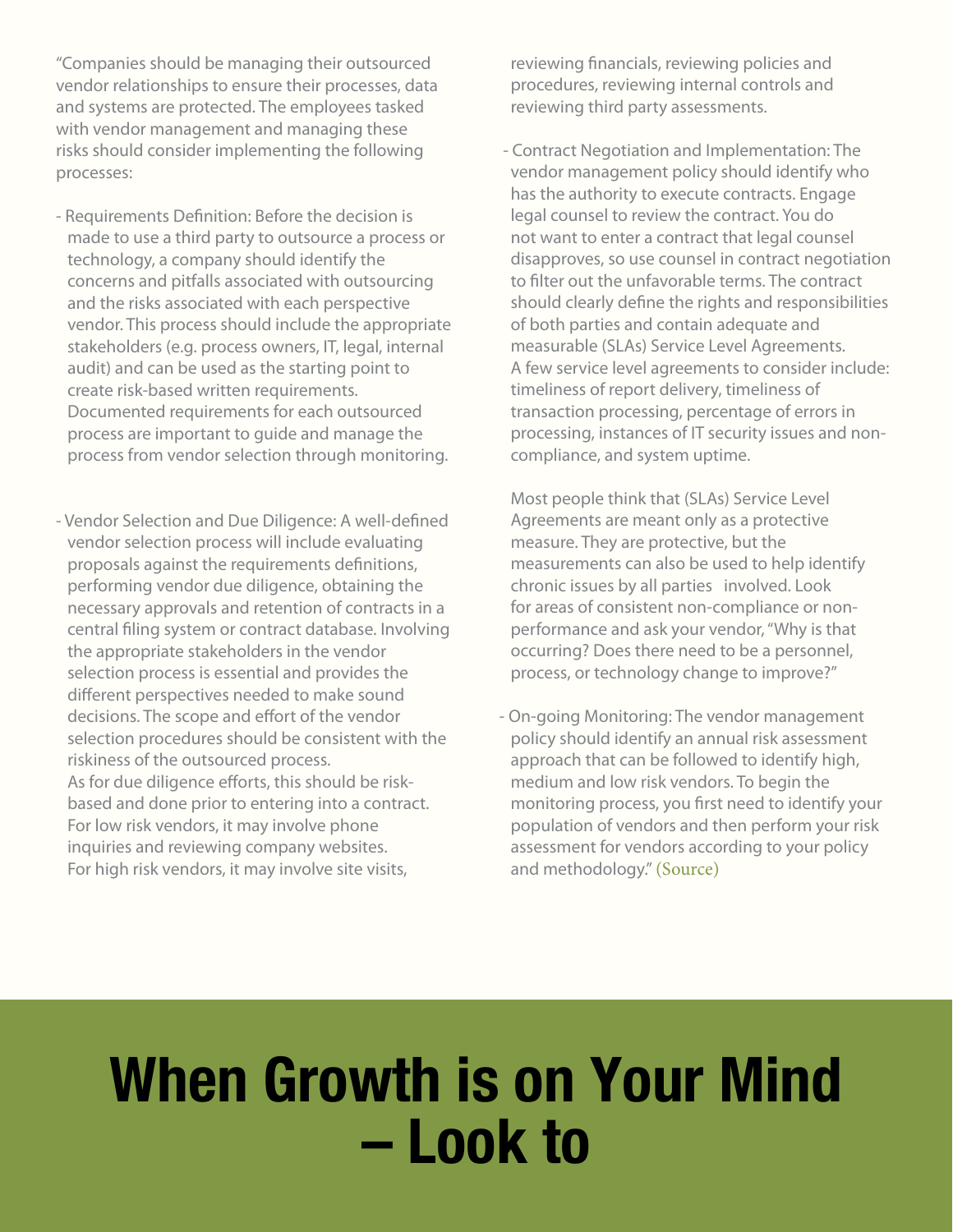# **BACK OFFICE PRO**

# We are your full**service outsourcing partner**

Back Office Pro offers a full suite of Back Office outsourcing services designed to expedite and streamline the development of new products, marketing collateral and creative tools for your company. From data management and analysis to transcription and engineering services, our team of highly skilled individuals has years of experience performing exceptional work in their fields of expertise. We specialize in solutions for the following:

- Film & Video
- Print & Design
- Animation
- Engineering
- Research & Analytics
- Data Management
- Image Editing
- Transcription Services

Back Office Pro is your right choice for Outsourcing, because we meet or exceed all of the criteria recommended for selecting your business partner. We have the qualifications you should look for in a prospective outsourcing partner—qualifications like these:

- Credentials and Track Record: For much of the last decade, Back Office Pro has offered exceptional levels of quality to each of our customers in countries around the globe including in the United States, Canada, Australia, and throughout Europe. We have an office in the US (New Jersey) and we are ISO 9001 Certified.

- References: We are a Company known to meet 100% of our Clients' expectations. See what our Clients have to say about our work in the section ' Clients Speak.'
- Understanding Your Business Objectives: We have a great deal of experience meeting our Client's business objectives. There are many benefits to business process outsourcing depending on your company's specific needs and what you are hoping to outsource. Some advantages of business process outsourcing that could affect you include faster turnaround time for your customers, quick access to new technologies and highly skilled individuals who can use that technology.
- Communication: This has never been an issue for us. For many years we have been a trusted partner for businesses of all sizes, providing exceptional service at a value that makes it possible to get the services you need while remaining on budget. With experts on call, scalable operations and payment only for services you need, Back Office Pro is the perfect fit for your outsourcing needs.
- Sample Work Products: One of the reasons we have been able to stand out among our competitors and become a trusted partner for so many of the companies we work with is that we offer a full range of services across the spectrum of medium sized business, corporations and entrepreneurship. This allows us to provide for whatever needs you might have, from production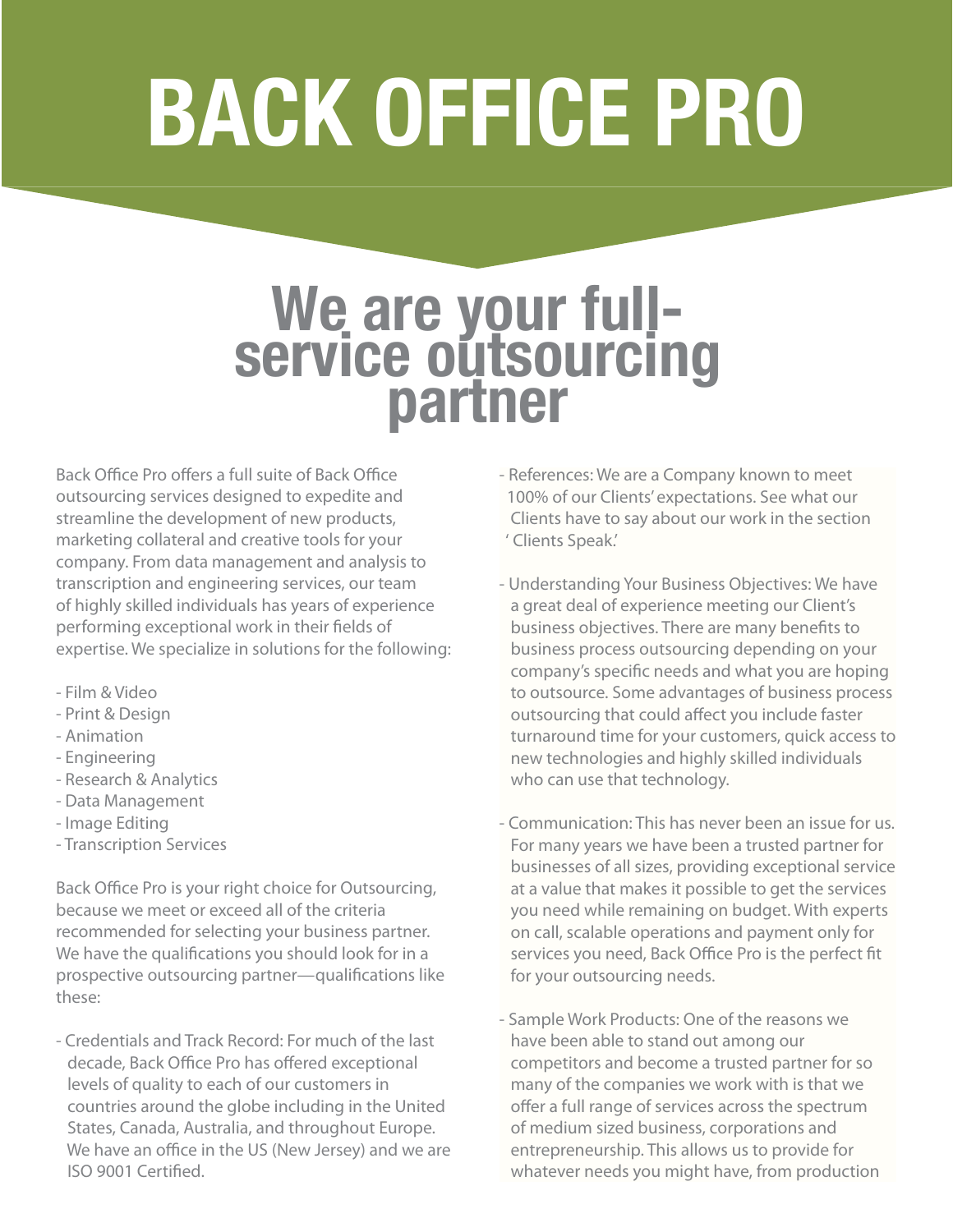of a feature film to due diligence before a major merger or transcription of thousands of hours of audio or video content. Sample work products are available upon request.

- Technical Competence: Back Office Pro hires and utilizes staff members that are the best in their respective field, further ensuring quality by following ISO quality standards and maintaining constant training and regular quality checks for all of our staff. We place teamwork and integrity at the center of our business and expect each of our specialists to work within an ecosystem that is designed to foster creativity and exceptional work ethic while maintaining the level of quality you expect from an offshore firm.
- Risk Mitigation: We adhere to strict ISO quality standards and maintain a workflow that prioritizes accuracy, quality and completion of projects on time and within budget. Our comprehensive set of reporting tools mean that you will always know exactly where you project stands.
- Post Development Support: We strive to offer what our customers need by customizing services to match those needs, including Post-Development Support. While our staff is trained to provide specific services, we will customize the finished product and ensure that the format, style, and finished product you have in mind is exactly what you will receive.

## **CLIENTS SPEAK**

"Substantial cost savings and time savings on several projects. The services provided by Back Office Pro helped us to achieve this. Attention to detail and prompt attention to requests are excellent." -Sr. Vice President (Transportation Industry in USA)

"Overwhelming support level and understanding at Back Office Pro. Quick turnaround helped us reap immense profits. Looking forward for a successful business relationship in the coming years." -Graphics Manager (Electronics Company in South Korea)

"Back Office Pro's price, quality and turnaround time has been very impressive, I honestly say. Using their services saved me over a month of full time labor and expenses." –Principal (Accounting Company in the USA)

"The quality of animation delivered was exceptional and it helped us close on our new outsourcing partner." –Director (Pharmaceuticals Company in Netherlands)

"Our assigned executive at Back Office Pro was extremely well-versed in engineering drawings and architectural designs. This made our communication effortless, and their customer service very professional and courtesy." - President (Construction Company in the USA)